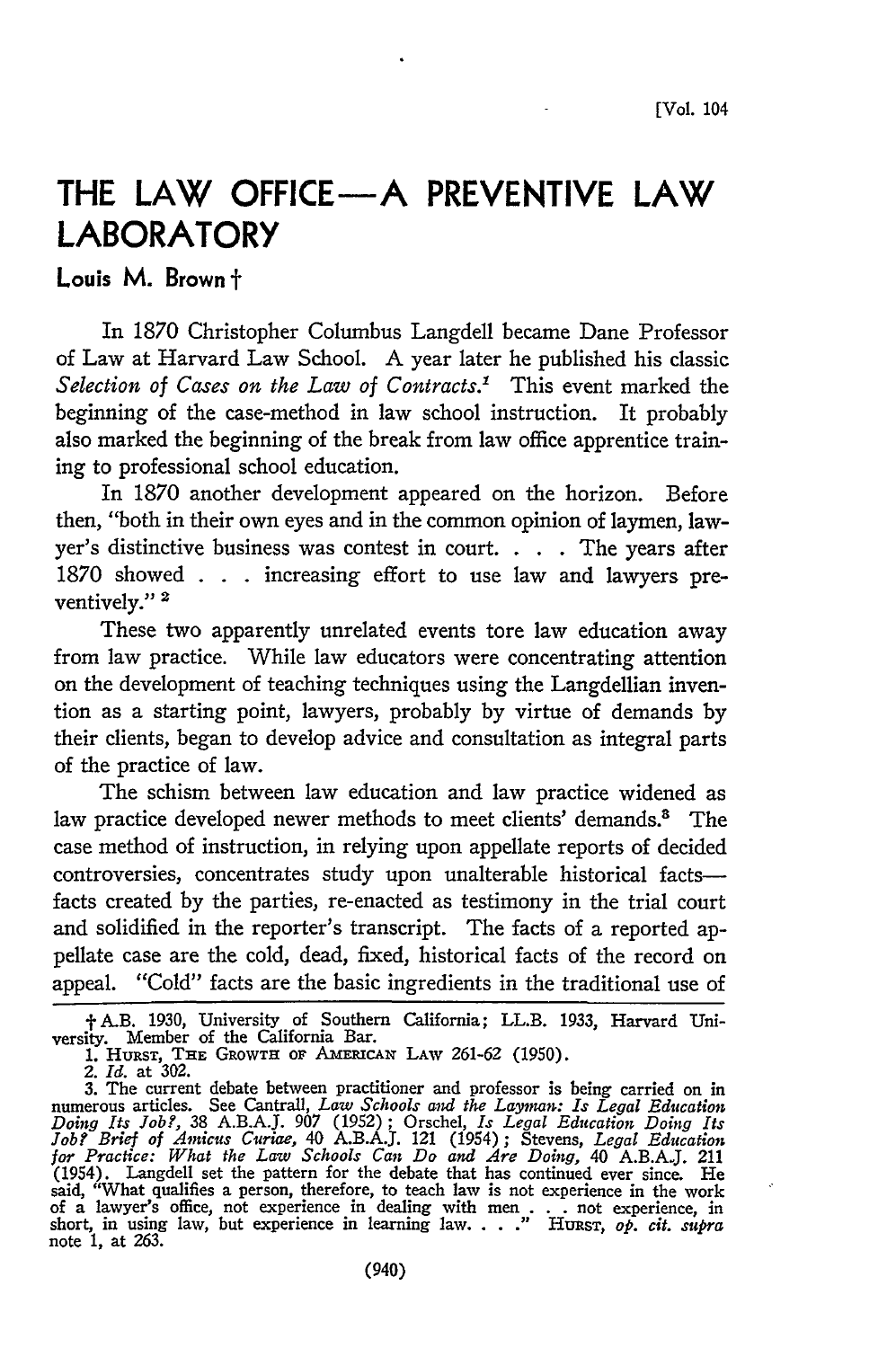the Langdellian case method of instruction. While they continue to devote attention to re-creation of legally material facts at trial, lawyers began eighty-five years ago to give some attention to another, and vastly different, kind of fact. The other sort of facts are the hot, live, alterable and current facts of a client's immediate affairs. "Hot" facts are the focus of attention in preventive law.

Preventive law probably began with that far-seeing client who, realizing that he would find it necessary to retain a lawyer if litigation developed, determined that he might engage counsel ahead of time. As a minimum, counsel could be better able to asist if future litigation developed. At best, counsel might prevent and avoid litigation.

A law office is the habitat of the preventive lawyer. It is, among other things, a workshop of preventive law. Effective use of this workshop involves at least two fundamental prerequisites: one, that facts be presented to the attorney before they are cold, and two, that there be legal techniques available to practice preventive law upon those facts.

#### THE ACTOR-AT-LAW

An attorney can practice preventive law only if he is permitted to work with facts before they are cold. The use of an attorney preventively presupposes that the potential client knows when his contemplated activities may involve a legal problem.4 It is obvious that only some activities involve a sufficient connection with law to warrant advice of counsel.<sup>5</sup> Furthermore, there are times when activities, though they involve law, are not of sufficient importance to warrant advice of counsel. A man who purchases a suit of clothes is doing a law-creating event (he becomes legally liable to pay), but the legal importance of the activity is relatively small. Every person in our society must be able to determine (a) whether his activities do or do not involve law, and (b) if they do, whether the activities are sufficiently significant to engage professional guidance. He must first be able to determine when he is an "actor-at-law," **6** i.e., performing a lawcreating event.7 Second, as an actor-at-law he must determine (or have

<sup>4.</sup> Brown, *The Education of Potential Clients,* 24 So. **CALiP.** L. **REv.** 181 (1951). 5. It is arguable that each activity of a person is of legal significance because,

theoretically, law involves *"no* right" as well as "right." **HouFELi, FuNDAmENTAL** LEGAL CONCEPTIONS AS APPLIED IN JUDICIAL REASONING (1923)

**<sup>6.</sup>** The term "actor-at-law" is used because there seems to be no word in our language to describe the concept of a legal entity (person, corporation, etc.) performing, or about to perform, an act having legal consequences.

<sup>7.</sup> A "law creating" event is any fact or happening to which legal consequences attach. The desire here is to be more practical and include only those facts which give rise to significant rights. Every person (or other lega law" at those times when he is doing an act to which practical legal consequences attach.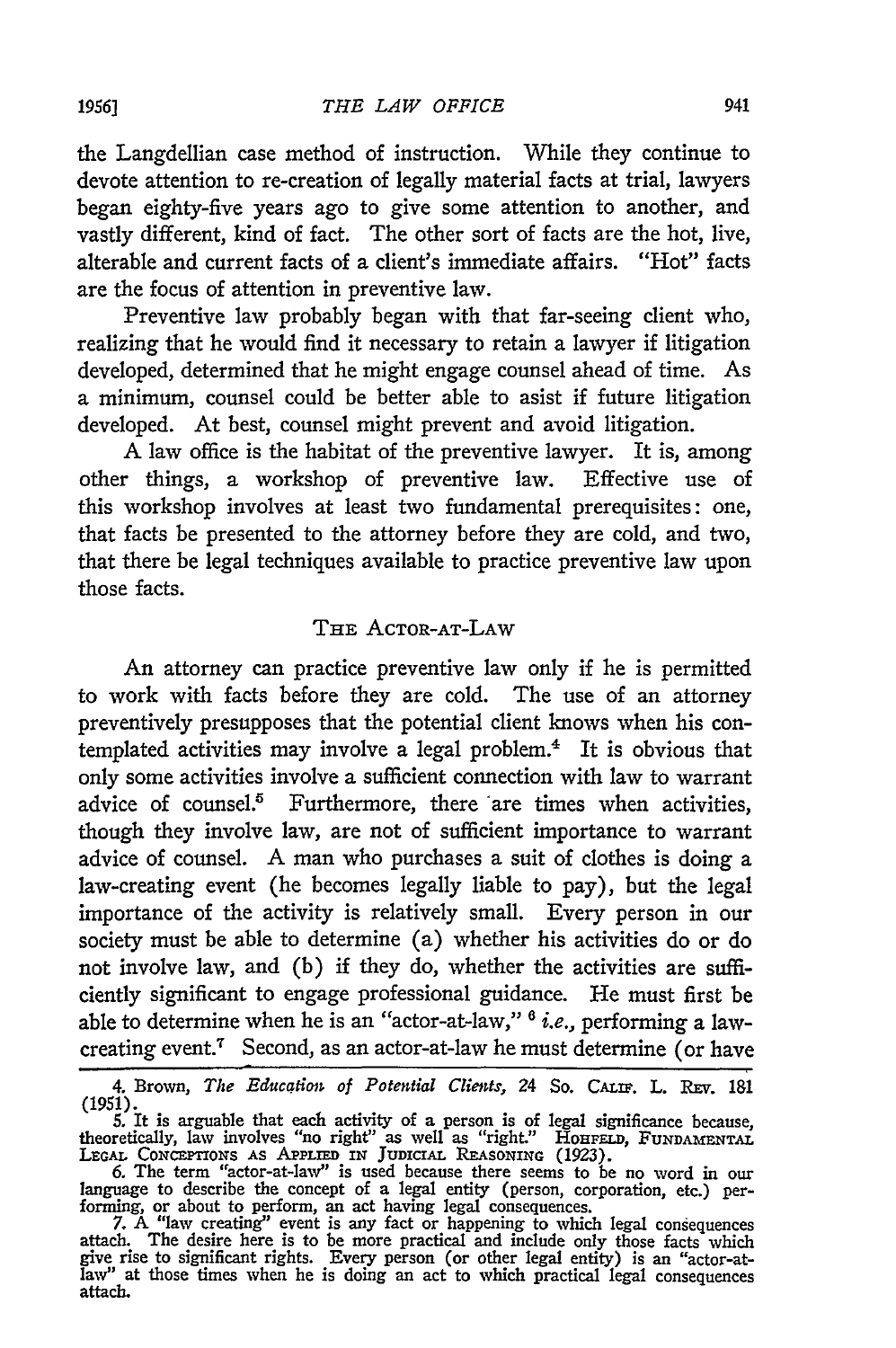determined for him) the seriousness of the law-creating activity and whether professional guidance should be obtained.

These determinations involve facts and law. The actor-at-law, we assume, has knowledge of the facts; that is, knowledge of what he is doing or about to do. Knowledge of legal consequences of those facts resides primarily in professional guidance.

The practice of preventive law by actors-at-law presupposes that there are guideposts or warning signals to enable a person, based on his own experience and knowledge, to determine when he is an actor-atlaw, and that there are rules of legal hygiene which he may safely follow.<sup>8</sup>

Frequently the actor-at-law is incapable of self-help in preventive law. Professional skills are necessary or advisable to gain the full benefit of preventive measures. Preventive law encompasses even a third area-the position of society as a whole in considering methods of preventing the spread of large scale legal trouble.9

This paper is confined to the lawyer's role in applying preventive measures to his client's affairs.

#### PREVENTIVE LAW **TECHNIQUES** IN PRACTICE

#### *1. Determination of legal consequences*

The practice of preventive law requires prediction and foresight. Legal consequences of a contemplated course of action must be made known to the actor-at-law.

Fortunately, in spite of all the polemics on the uncertainty of predicting legal results, there is far greater certainty than uncertainty.<sup>10</sup>

9. Bradway, *The Family Watchdog,* 86 U. PA. L. REV. 823 (1938) illustrates public preventive law. Based on the thesis that "preventive law is as important in the handling of human problems as is preventive medicine," Bradway suggested that marriage annulment litigation could largely be prevented by state investigation<br>of facts before a marriage license is issued. See also Stigler, *Mergers and Preventive*<br>Antitrust Policy, 104 U. PA. L. REV. 176 (1955).

10. Much has been written about the uncertainties in predicting legal results. See, *e.g., Llewelyn, Some Realism About Realism—Responding to Dean Pound, 44*<br>HARV. L. REV. 1222, 1240-50 (1931).

In **FRANK,** COURTS **ON** TRIAL **26, 27,** 410 (1949), Judge Frank considers four stages at which a lawyer may be called upon to predict a decision: **(1)** when a client, having signed a contract, asks what are his legal rights thereunder; (2) after events giving rise to litigation occur; (3) after a trial but before the trial judge's decision; (4) after the trial court's decision but before an appeal. Judge Frank apparently regards prediction at the first stage as the most hazardous. He says, "Guessing legal rights before litigation occurs is, then, guessing what judges or juries will guess were the facts, and that is by no means easy." *Id.* at 27. It might seem,

<sup>8.</sup> The rules of legal health are not included in this paper. See BROWN, MANUAI OF **PREVENTIVE** LAW cc. 3 **&** 4 (1950). Another area of preventive law of importance to actors-at-law are rules of first-aid. These are rules that help the actor-at-law determine what he should do in an emergency before the lawyer comes; e.g., the things which a person should do immediately after an auto accident to preserve evidence. See *id.* c. 24.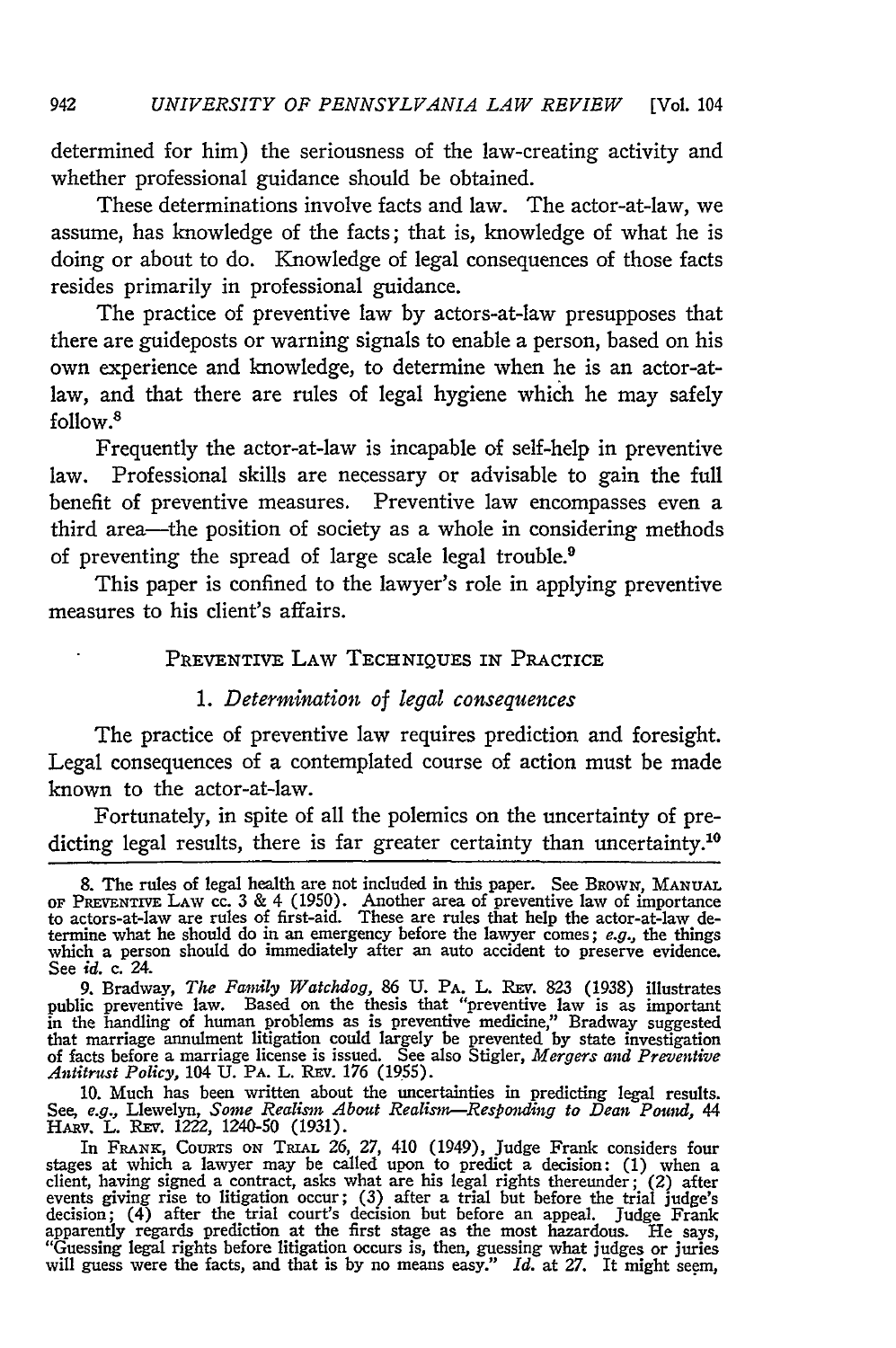For in the practice of preventive law we are not so concerned with what a trial court or jury will find upon presentation of conflicting testimony (and what an appellate court will do after that), as we are concerned with molding hot facts so that later testimony is not conflicting, and with molding hot facts so that if the legal consequences of a given set of facts appear doubtful, the doubt can be avoided."

#### *2. Advice in the practical (non-legal) realm*

Anticipated legal results are not enough. The actor-at-law desires a practical result as well. An attorney can adequately advise a client that a building contract he is about to sign for the construction of his home is legally binding, but there is a real difference between a legally binding contract and its performance. The building contractor, though legally bound, might default. The carefully experienced lawyer may advise his client that a completion bond will help to assure performance, and mechanics' lien indemnity will help safeguard the client's financial position. However, advice can sometimes go further. It may not be the attorney's province to help determine that his client has the funds to pay for the construction, but assuredly, if the client does not his affairs may end in litigation. Or, if the contractor is not financially sound, legal hardship may result. Preventive practice frequently takes into account evaluation of practical extra-legal, as well as legal, considerations.

On a practical plane it may be more vital to predict what people will do than to predict what courts will do. It may be more important

The uncertainty of which Judge Frank writes is uncertainty of facts, rather<br>than uncertainty of law. Preventive practice can and does eliminate uncertainties<br>regarding facts. Thus, preventively, a written contract is usual of payment than oral testimony of a cash payment. In short, Judge Frank overlooked the really first stage at which a lawyer may be called upon to predict: that is, even before the client has "signed a contract."

11. For example, where the income tax consequences of a contemplated transaction are doubtful, one party can avoid the doubt by shifting the tax burden to the other. Brown, *Shifting the Burden of Income Taxes by Contract, 96 U*. PA. L. REV.<br>822 (1948). For numerous suggestions in real property transactions, see Flick, *Preventive Law in Real Property, 29* NoTRE **DAME** LAw. 583 (1954).

if Judge Frank is right, that preventive law is virtually impossible, for it poses problems of predictability even prior to Judge Frank's first stage. Prediction at the fourth stage is the least hazardous because the facts are fixed so that the only remaining<br>prediction concerns a "law" prediction. The problem for the practicing preventive<br>lawyer is to fix the facts during their creation so that or at least minimized. Preventive law includes the notion of control of the facts **while** they are happening and the control of the likelihood of dispute regarding the facts. Although preventive lawyers are not trial lawyers, they must have a keen<br>awareness of the law of evidence. They must establish the evidence long before a trial;<br>sooner—long before a dispute arises; even sooner—when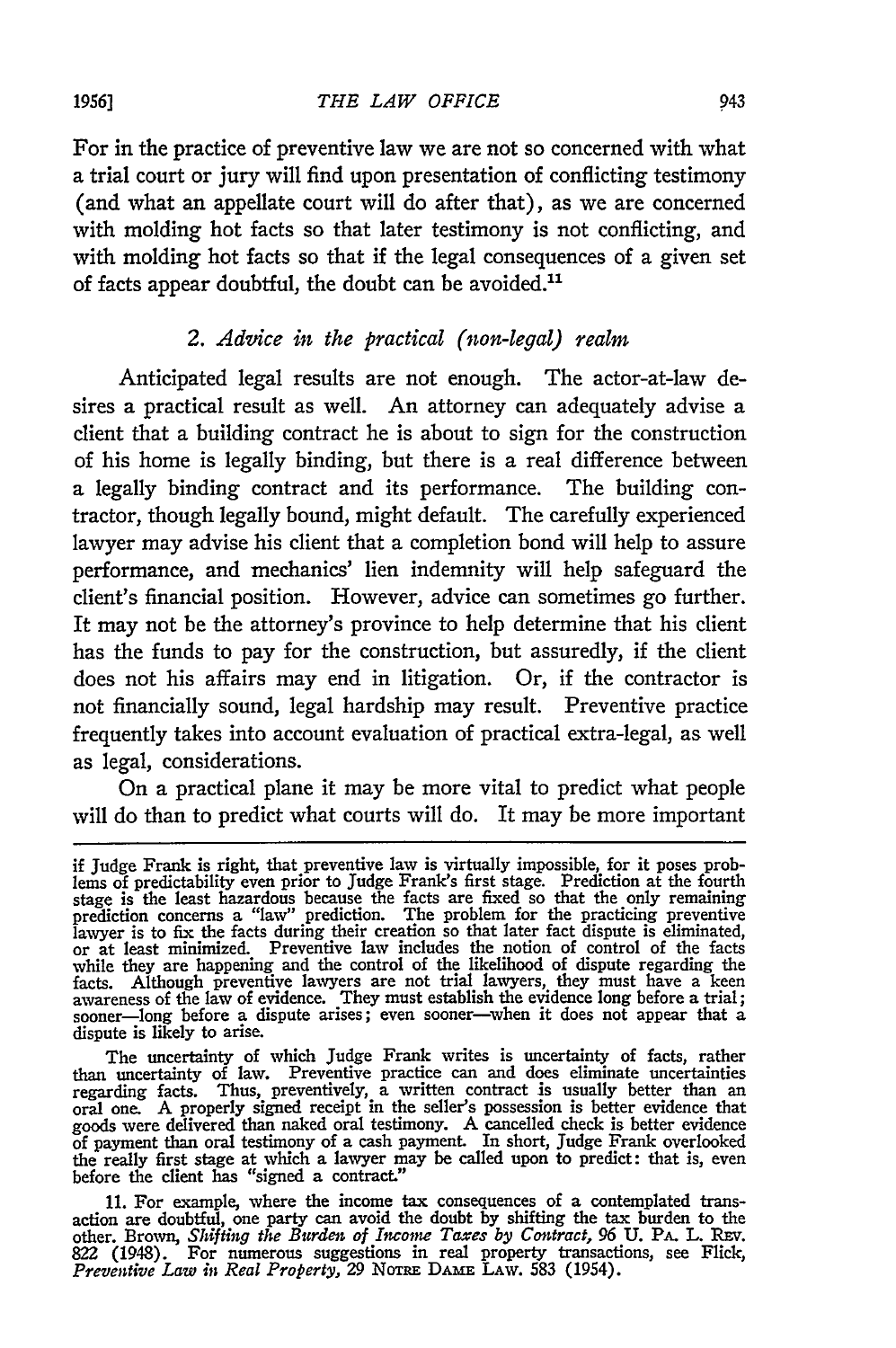to predict with accuracy that a promise will be performed than to predict the legal result at the completion of a law suit. Sometimes the accurate prediction that a law suit will not be commenced is more significant than the prediction of the outcome of a suit that is commenced.<sup>12</sup>

## *3. Planning affairs--molding facts*

## a. Molding facts

Attorneys can practice preventive law so long as prediction of the future is possible and "hot" facts can be molded. Facts can be molded when actors-at-law consult counsel before the facts are cold. This is not always possible. For example, it is not possible prior to a specific auto accident to consult counsel regarding its legal consequences, and it would seem absurd to believe that a driver could avoid an auto accident by having a lawyer advise him while he is driving. There are some portions of tort law where prevention is better left to safety engineers and fire prevention experts, or where the best preventive advice is a recommendation to purchase appropriate liability insurance. There are times when the Golden Rule is as apt a guide for prevention as any. Yet there are many fields of the law which are within the scope of preventive law practice. In any situation where lawyers are, or can be, consulted in "hot" facts situations, the practice of preventive law is possible. Planning is a key concept. Perhaps planning has-shown the greatest impact in the tax field. In income, gift and estate taxation, the public and the profession both have come to believe that preliminary advice is valuable. It may be that the requirement that an annual income tax return be filed has done more to cause this awareness than any other factor. The legal consequences (liability for a tax) is certain to occur in the immediately foreseeable future (usually next April 15).

The broadest possibilities for preventive practice lie, however, in the vast fields of property law <sup>13</sup> and contract.<sup>14</sup> Whenever an actor-

<sup>12.</sup> Where an attorney is preparing a contract between a father and son, it may be unrealistic to rely on a law suit for enforcement because, depending on the relation-<br>ship of the parties, neither party would sue the other. In such case, it is especially<br>necessary to consider non-law suit means of a

<sup>(</sup>tort) law. The purchase of tort risk  $(e.g.,$  public liability) insurance converts a tort risk into a fairly ascertainable contract liability. Confronted with a possible tort risk, the preventive lawyer should consider cont obtains a covenant from the seller that the seller will guarantee the buyer against patent infringement.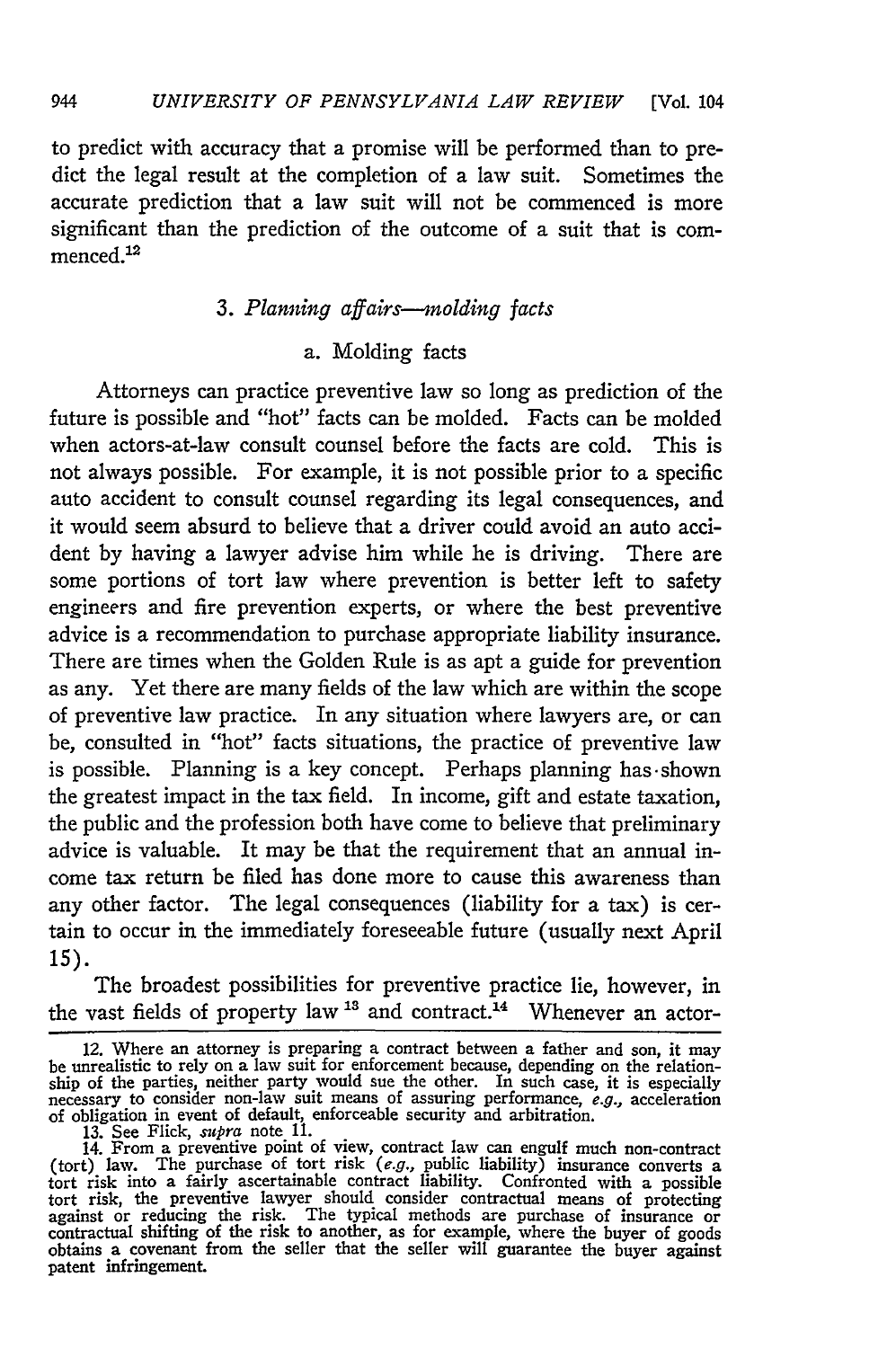at-law is in a position to do or not do an act and whenever, furthermore, he is in a position to conduct a contemplated course of action in various ways, preventive practice is possible.

## b. Predicting

We can mold "hot" facts preventively if we can predict with reasonable certainty the legal and practical consequences of the molding. It is sensible to advise a husband and wife how they should take title to property only if we are reasonably certain of the legal consequences of alternative methods of taking title.

## c. Planning affairs

It is possible to plan the legal consequences of a contemplated course of action. Choices of action are almost always possible. Abstractly, it is always possible to do or decline to do an act. In practical affairs, it is frequently possible to accomplish a desired objective in more than one way. The details of future events can often be handled in several ways. A person can start in business as an individual entrepreneur or a sole corporation. Two people can marry with or without an ante-nuptial agreement. A person can start negotiation for a contract **by** making an offer or a request for an offer. And these things can be done with numerous variations. Affairs can be planned **by** evaluation of both the extra-legal and legal consequences so as to reduce practical and legal risks to the lowest feasible amount. Risks are always present, but minimizing risks is likewise feasible.

Negotiation of contracts is a phase of fact molding.<sup>15</sup> Each party can receive greater protection and subject himself to fewer risks if his negotiation is well-planned. Negotiation involves, among other things, an awareness of legal possibilities and alternatives. A landlord negotiating a percentage lease with a tenant receives greater protection if he obtains a valid covenant that the tenant will not operate a competing business, but the landlord is unlikely to obtain such a covenant if he is not aware that he can request it. An attorney-at-law can assist the actor-at-law in determining the available legal possibilities and alternatives in consensual relations.

#### **d.** Drafting

Drafting of documents is a specialized application of the technique of planning. In general, the purposes of adequate drafting are: (1) to establish in legally binding form the expectations of the parties, and (2) to establish solutions in the event these expectations are frustrated.

<sup>15.</sup> BROWN, HOW TO NEGOTIATE A SUCCESSFUL CONTRACT (1955).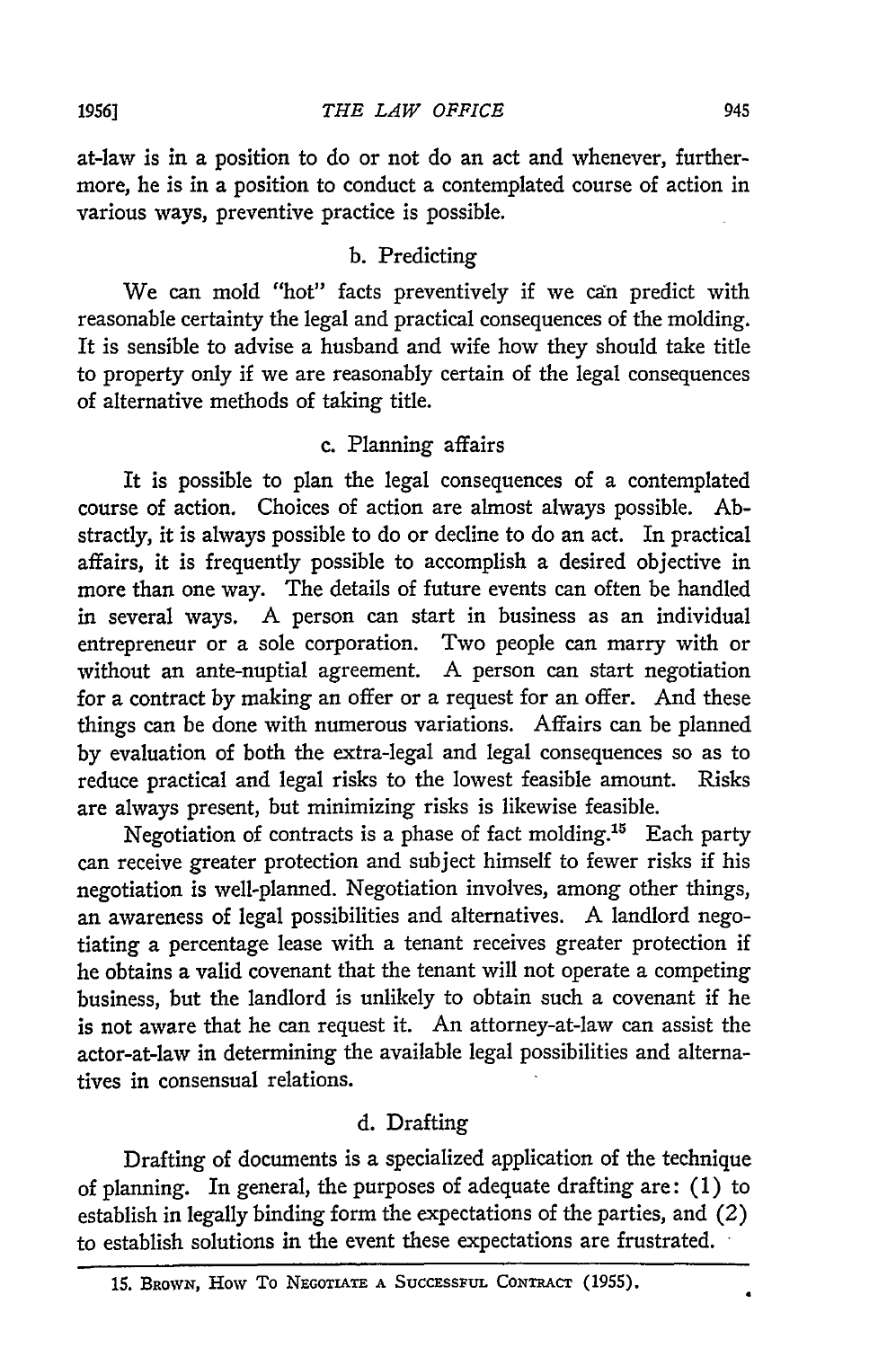#### **946** *UNIVERSITY OF PENNSYLVANIA LAW REVIEW* **[Vol. 104**

The lessening of the possibility of future dispute is one of the objectives of preventive law. Careful drafting helps accomplish this objective. Future dispute is lessened whenever the parties know in advance the performances expected of them. However, law does not close with a statement of expected performances. Actors-at-law expect the law to supply answers in the event their expectations are frustrated; that is, when default in performance occurs.

Definition of legal rights and remedies when default occurs can be left, of course, to general principles. But sometimes such remedies and rights are vague; sometimes they are incomplete; frequently they are unknown to the actors-at-law. Drafting not only can supply answers but can make it easier for actors-at-law to apply the answers. Thus, solutions to possible future disputes can be made more automatic and certain so far as legal consequences are involved. A thoroughly prepared contract can cover all foreseeable future contingencies. Nevertheless, there are practical limitations. Almost no contract covers all future contingencies because practical affairs rarely require such ultimate foresight and because contracts, being bilateral (or multilateral), often must leave room for some "give and take" of legal, as well as practical, problems. Even a unilateral document, *e.g.,* a will, does not always cover every foreseeable contingency either because the client cannot now solve the future problem or his affairs are not sufficiently extensive to warrant the time and attention to do so.

## *4. Legal Process*

Litigation is not confined to the re-creation of cold facts. There is also "hot" facts litigation, notably declaratory relief. A person now legally in doubt as to his marital status need not subject himself to a divorce action to test the question. A declaratory judgment can solid**ify** his status. The declaratory action can enable a person to avoid his own breach of contract by clarifying his obligations. The expansion of areas of declaratory relief affords opportunity for enlarging preventive techniques. For example, it might be possible by enacting appropriate legislation to pre-litigate a will contest by permitting a living testator to test his competence and to determine his freedom from fraud, undue influence and duress.<sup>16</sup> Why wait until he dieswhen the facts are cold? Why not allow a testator to be assured during his lifetime that his will is free from attack?

Even litigation which concerns itself with "cold" facts may have elements of "hot" facts. Settlement of litigation involves current

**<sup>16.</sup>** Cavers, *Ante Mortem Probate: An Essay in Preventive Law,* **1 U. CHi.** L. REv. **440** (1934).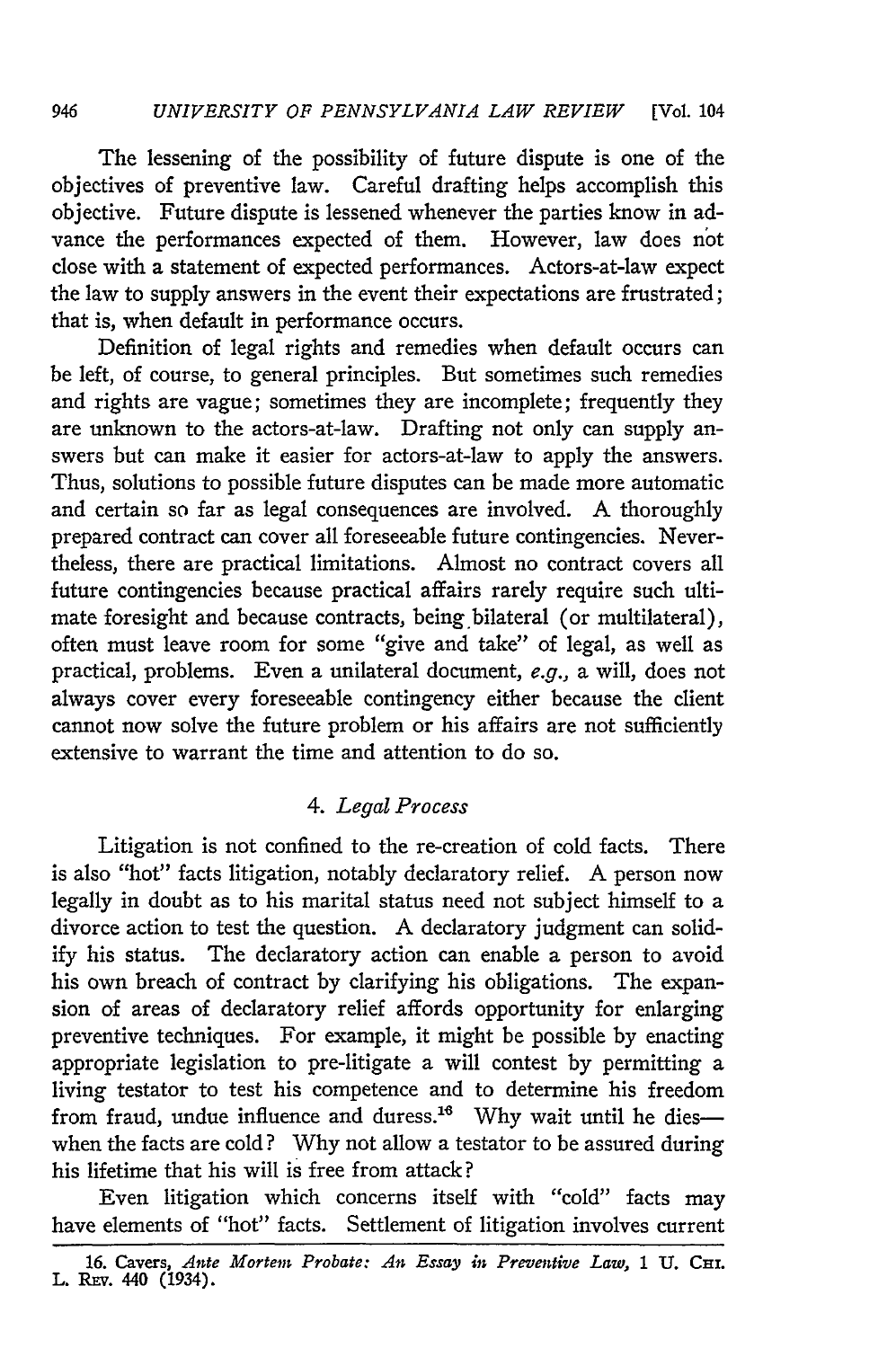negotiation looking to compromise. In this era settlement is a prevalent practice. $17$  Where settlement is achieved, litigation is avoided, and the ends of justice are often better attained. In close cases of fact or law, the court's judgment for plaintiff or for defendant means that one party is entirely right, the other entirely wrong-either all black or all white, although sometimes courts can grey the result by curtailing the amount of damages or the extent of the relief.

The likelihood is that litigating parties are not themselves all white or all black. There are many balancing and greying factors which, in justice, should be considered. In law courts, contributory negligence may mean judgment for defendant. But the strict doctrine of contributory negligence is not necessarily "just." Settlement, too, can weigh and evaluate conflicting versions of facts without the necessity to determine that one side is wholly truthful and the other wholly fallacious. In short, settlement may be far more "just," quicker and less expensive.<sup>18</sup>

#### *5.* The *Exercise of Initiative*

The practice of preventive law involves the interplay of live facts and law. Facts must be brought to the attention of counsel, and law must be brought to the attention of the actor-at-law. The detection of early symptoms of legal trouble is an important facet of preventive law. If legal trouble is early detected, minimizing legal risks is more nearly assured. These early symptoms are rarely self-evident to the actor-at-law. To some extent we can educate the actor-at-law to detect these symptoms.<sup>19</sup> But detection frequently requires extensive knowledge of the law and knowledge of the client's facts. The lawyer can, by diligent initiative, assist his client in detecting these early symptoms. For detection of symptoms and for other preventive pur-

19. BRoWN, **MANUAL OF PREVENTIVE** LAW (1950) is an effort to educate the lay- man to recognize warning signals of possible future legal trouble; see also Brown, *The Education of Potential Clients, 24* So. CALIF. L. REV. 183 (1951).

**<sup>17.</sup> MINN.** B.A. **5TH ANN. MID WINTER** INST., How TO **SETTLE A** LAWSUIT (1955) (mimeo.).

<sup>18.</sup> The earliest American writer on legal ethics said, "A very important part of the advocate's duty is to moderate the passions of the party, and, where the case is of a character to justify it, to encourage an amicable c covered, when too late, that the play has not been worth the candle, and that it would have been better, calculating everything, for the successful party never to have embarked in it—to have paid the claim, if defendant, or to have relinquished it, if he was plaintiff...." SHARSWOOD, AN ESSAY ON PROFESSIONAL 1896), based upon his lectures delivered at University of Pennsylvania Law School in 1894. Canon 8 of the **CANONS** OF **PROFESSIONA. ETHICS** provides, in part, "When- ever the controversy will admit of fair adjustment, the client should be advised to avoid or to end the litigation."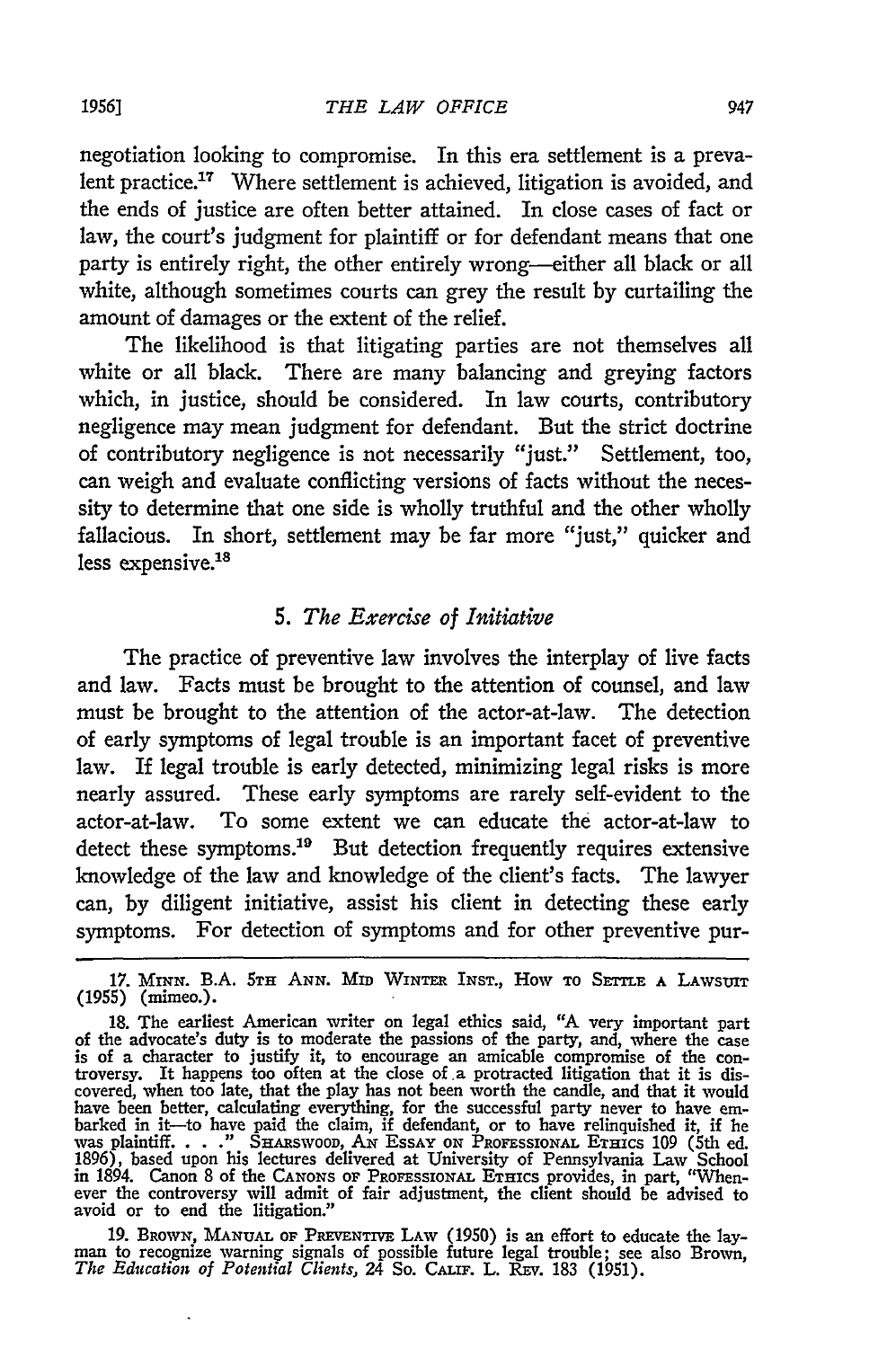poses, there must be a blending of facts and law, of law and facts. The blending can take place in the law office when the client with knowledge of facts meets with the lawyer with knowledge of law.

The lawyer assuredly knows nothing of the client's live facts unless and until he is told about them. Unless the client is half-lawyer, how is he to know when the live facts are legally significant? Indeed, an actor-at-law may have pursued a course of action for years without running afoul of the law, and yet a recent case may outmode the course of action. But the lawyer may be as totally unaware of his client's course of action as the client is of the recent case. To illustrate: A California case **20** held that, in spite of common practice to the contrary, a seller could not recover sales tax from a consumerbuyer where the sales contract was silent as to the tax. The omission is a symptom of legal trouble. For preventive law it is important for that seller and all sellers to correct the omission. Correction of the omission is vital even if a particular seller never before included an appropriate sales tax clause and never before had legal trouble because he failed to do so. To derive the maximum benefits from preventive law practice, the attorney must blend his client's live facts with the recent case. Such a blending can occur where the attorney, with knowledge of the recent case, takes the initiative to call it to his client's attention. Lawyers who work with cold facts are not called upon to exercise that kind of initiative. Since our legal ethics grew up in an atmosphere of litigation (dead facts practice), there is scant recognition of the role of initiative in the ethics of our law practice. Fortunately, our ethics permit (perhaps obligate) the attorney to exercise initiative where new law outdates a client's existing will,<sup>21</sup> and our ethics expressly permit an attorney to call his regular client's attention to new legislation and regulations which may affect the client's affairs.<sup>22</sup>

The ethics of exercising initiative in a client's affairs should not be confused with the ethical prohibitions against advertising and solicitation. The attorney may, without running afoul of any ethical prohibition, exercise preventive law initiative for clients who have engaged him for that purpose. But how does a potential client know that twentieth century attorneys are capable of rendering preventive law service? Although an individual attorney may not advertise the services he is prepared to render, $23$  a bar association may advertise.

<sup>20.</sup> Pacific Coast Engineering Co. v. California, 111 Cal. **App. 2d** 31, 244 **P.2d** 21 (1952). 21. ABA CoM. **ON PROFESSIONAL ETHICS AND** GRIEVANCES, Opinion No. 210

<sup>(1941).</sup> 22. *Id.* Opinion No. 213 (1941). 23. DRINxER, **LEGAL** ETHICS c. 8 (1953).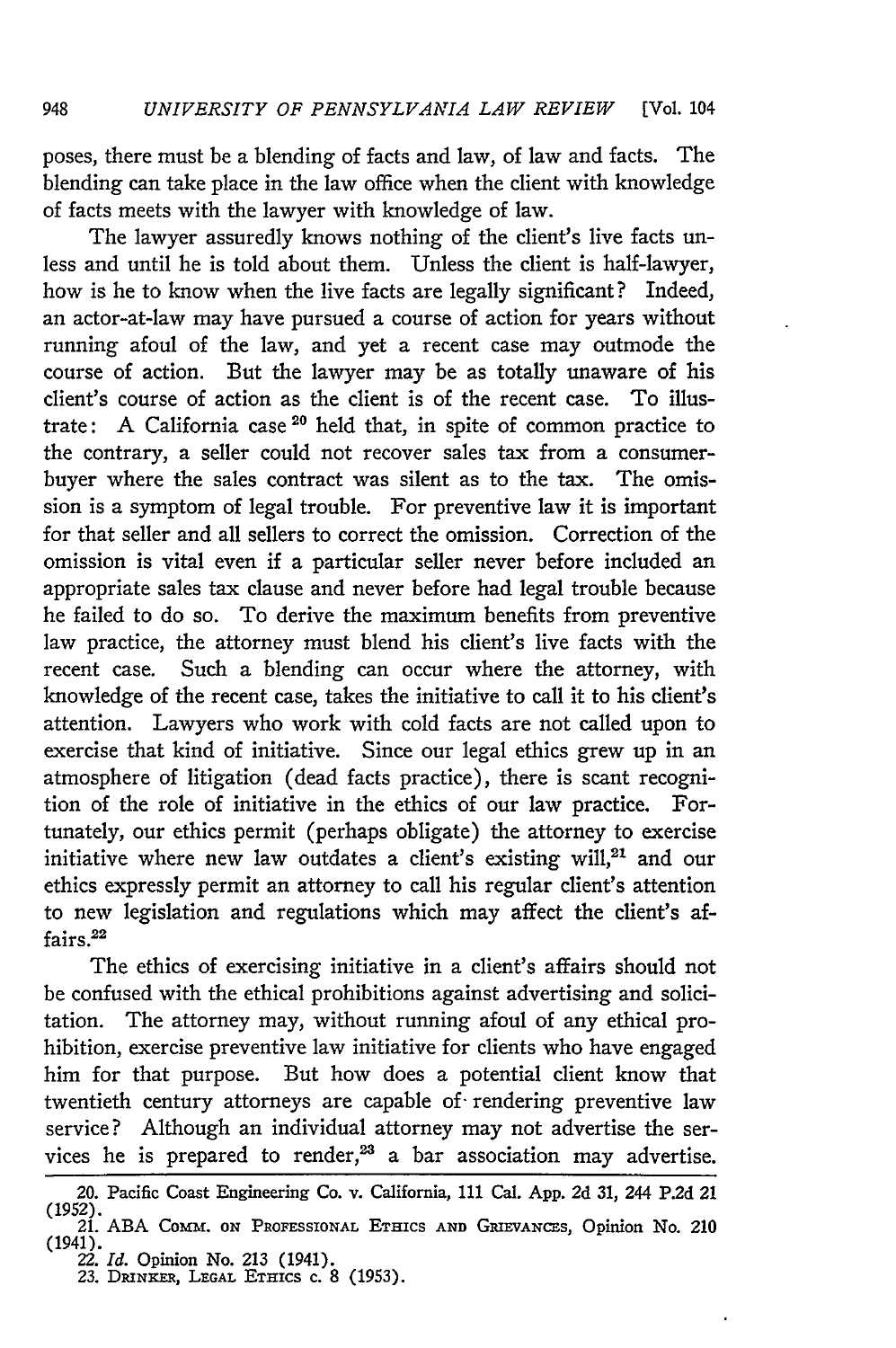Opinion 179 of the Standing Committee on Professional Ethics and Grievances of the American Bar Association affirmatively states:

"Advertising (by bar associations) which is calculated to teach the layman the benefits and advantages of preventive legal services will benefit the lay public and enable the lawyer to render a more desirable and beneficial professional service. It may tend to decrease rather than increase the sum total of remuneration received by lawyers,<sup>24</sup> but because of the trouble, disappointments, controversy, and litigation it will prevent, it will enhance the public esteem of the legal profession and create a better relation between the profession and the public."<sup>25</sup>

An attorney is not advertising when he advises a present client of recent cases, statutes or regulations which may affect the client's legal position. We may, in good taste, invite a client to review a will drawn two or five years ago. We may, when a client is in trouble, help him to discover ways to prevent its recurrence. One attorney told me that a client repeatedly fell into a type of transaction which unnecessarily gave rise to trouble. Without being asked by the client to do so, he prepared a check-list of points for his client to follow and most of the trouble, that would otherwise have arisen, vanished. Some of the future trouble vanished because the check-list helped the client to determine when he should consult his attorney in a preventive capacity.

There is, of course, considerable merit in the independent private practice of law where the attorney's office is removed from his client's business. With the growth of counselling skills and the need to blend facts and law, there has developed a merging of an attorney's office and the client's place of business. Argument has been made that house counsel or resident counsel is a less honorable way to practice than for the attorney to pay rent in an office building<sup>26</sup> but, in the preventive

<sup>24.</sup> There are no statistics indicating whether this observation is correct. It is<br>an open question whether preventive practice will increase or decrease the total use<br>of lawyers' services. Experience in other fields indica probably require more, rather than less, need for professional help. Fire prevention and safety engineering apparently have not decreased the need for firemen and engineers.

**<sup>25.</sup>** Brown, *Preventive Law and Public Relations,* **39** A.B.A.J. 556 (1953). The Philadelphia Bar Association conducts preventive law workshops for high school teachers of commercial and business law. See ABA COMM. ON PUBLIC RELATIONS,<br>PUBLIC RELATIONS FOR BAR ASSOCIATIONS (1953); see also Brown, The Practice of<br>Preventive Law, 35 J. AM. JUD. Soc'y 45 (1951).

<sup>26.</sup> N.Y. COUNTY LAWYERS' Ass'N COMM., Question 251; W. H. TAFT, ETHICS OF THE LAW (Hubbard Lectures 1914); both references are quoted in CHEATHAM,<br>THE LEGAL PROFESSION 59-60 (1st ed. 1938). It is evident, however, that the prestige<br>of house counsel is on the ascendency as indicated by the Hou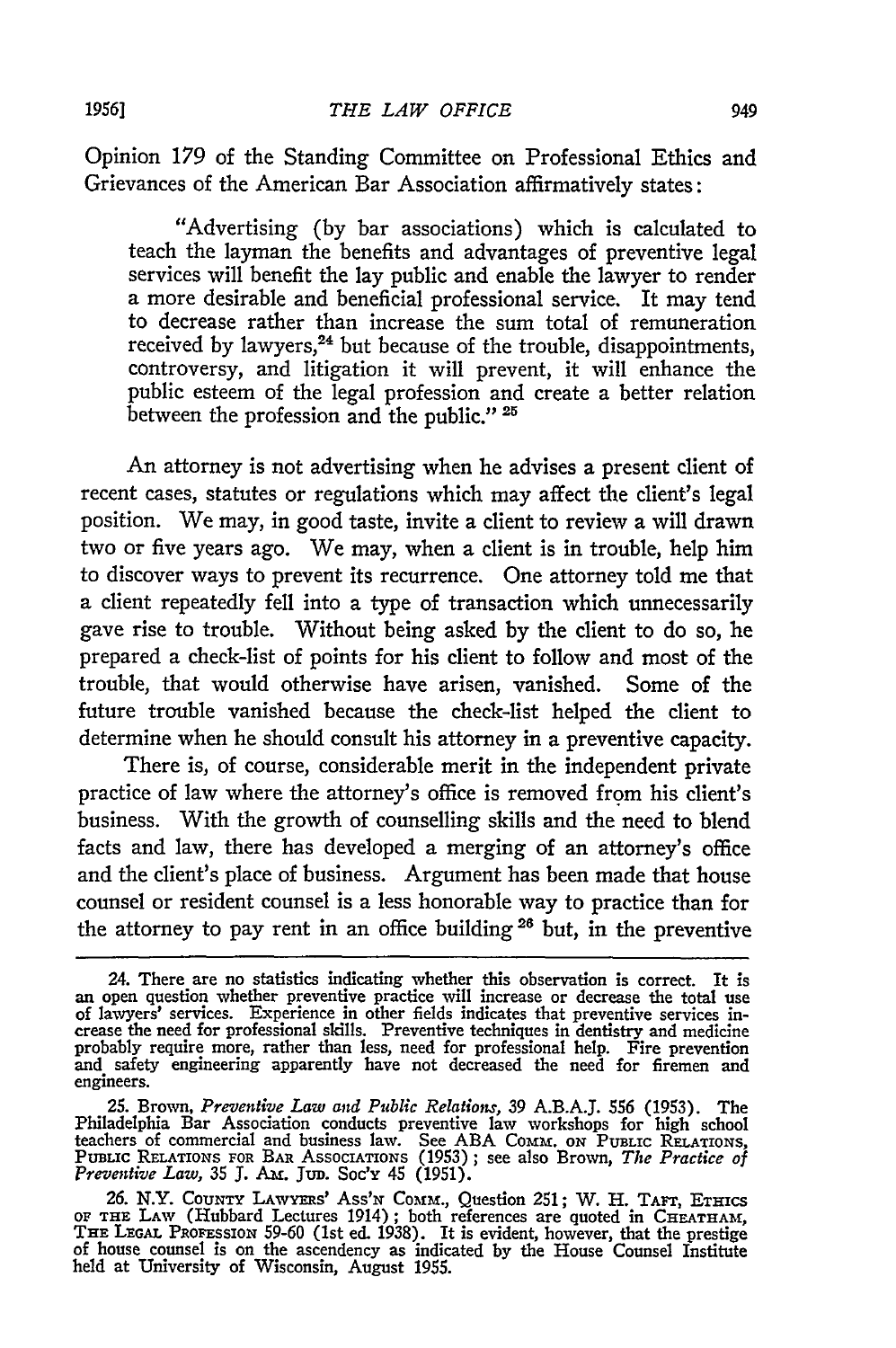area, the house counsel can render far more effective service than is otherwise possible.17 He is close to the live facts. He knows his client's activities. He is in a position to detect future legal trouble and at all times to lead his client to safer courses of action.. He can be charged with meaningful responsibility to take the legal initiative. This is no easy task. It frequently is far more difficult to exercise the legal foresight required for preventive law than the hindsight of the legal consequences of dead facts. Among other things, foresight requires a careful evaluation of extra-legal as well as legal consideration.

#### THE FUTURE DEVELOPMENT OF PREVENTIVE PRACTICE

Few written materials on preventive law are available for study. The massive literature of law is that of curative practice. The fundamental authoritative material, the recorded judgment of an appellate court, is a "cold" facts decision. It serves to provide an answer to a dead facts dispute and to state a rule for the answer to future litigation, but does not determine how disputes could have been avoided. The most vital materials of preventive law reside unrecorded in law office practice rather than in the recorded litigated case.<sup>28</sup> Vast materials for the study of preventive law are hidden in files in lawyer's offices and in the memory and experience of lawyers. The law office is the workship of preventive practice and the laboratory of uncatalogued, unclassified legal preventive experiences.

## *The Law Schools and Bar Associations*

The legal materials with which law schools have, for the most part, been concerned have been written reported cases. The impetus starting with Langdell has been carried forward with remarkable intensity. Law schools, their faculties and facilities can well be credited with development of the case method and legal research based upon written materials. We are reminded that since about 1930 there has been an expansion of teaching materials to include related fields such

<sup>27.</sup> Maddock, The Corporation Law Department, 30 HARV. Bus. REV. 119, 122 (1952).

<sup>28. &</sup>quot;Another line of activity would be the collection of materials relating to matters which happen in law offices, but never get into courts. If law schools could become clearing houses for knowledge and developments in such matters, they might<br>be of great value to the profession, and might in the process develop a whole new<br>category of materials which would be of direct use in clas room materials are still made up, to a considerable extent, of the opinions of appellate courts. These opinions are conveniently available, and they have served well. But<br>it has long been recognized that they do not alone provide a wholly adequate fare<br>for legal education." GRISWOLD, THE LAW SCHOOL DEAN'S REPO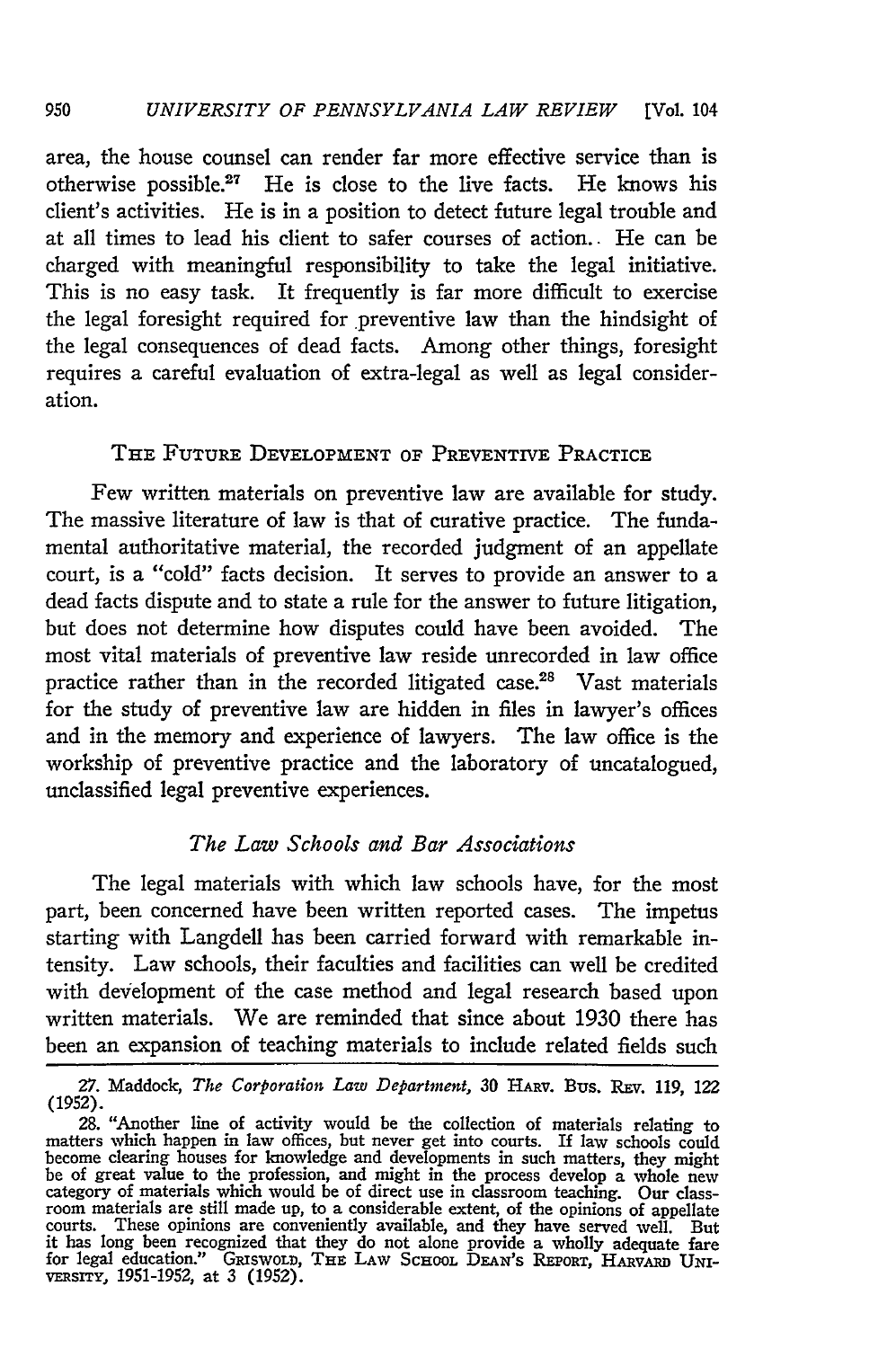as economics, sociology and psychology.29 While law schools for the past eighty years concentrated on improvement of the Langdellian case method of dead-facts law, law offices began the development of live-facts law. The divergence is unfortunate. An organized body of knowledge of preventive law practice can hardly be expected to develop in law offices. There is need to correlate and organize the separate experiences found in law office archives. The settlement process deserves serious study. We ought to have a body of knowledge that will help us determine when settlement is advisable, how it is best accomplished, how much it costs and when it should not be used.<sup>80</sup> The initiative which lawyers should exercise deserves serious study. When and how should it be employed? How often is initiative now employed and in what ways? What new preventive practice techniques can be developed? In what ways can the practice of law be improved so as to reduce the cost of legal services and increase the effectiveness of the service attorneys render?<sup>31</sup> How can attorneys best function to reduce their clients' legal risks?<sup>32</sup> What methods can be developed so that attorneys can help their clients (actual and potential) discover incipient legal trouble? Methods for periodic checkup of legal health <sup>33</sup> might be made known and used but, if so, what are the techniques of such a check-up? **84**

There is some agitation for a Ministry of Justice<sup>35</sup> to be operated **by** state legislatures or law schools to review existing legislation and

31. See Brown, *Legal-Cost Insurance,* 354 INs. L.J. 475 (1952). Legal cost insurance (compare medical and hospital insurance) would spread the cost of lawyer's services among the policy holders. More importantly such insurance would provide some financial help for costs of suit and investigation expense (for example, deposition). With such insurance, lawyers who represent persons in poorer financial cir-cumstances would not be so seriously handicapped by lack of funds for proper pretrial investigations.

There may be ways to increase the effectiveness of preventive advice by enlarging upon the principle that legal advice in some areas insulates a client against liability. See, Brown, *Advice of a Tax Adviser as Insulation* 

**32.** Currie, *The Materials of Law Study,* 8 **J. LEGAL ED. 1,** 55-60 (1955).

33. Periodic legal check-up is suggested in BROWN, MANUAL OF PREVENTIVE LAW 35 (1950) and predicted to be included in law office practice during this decade in Brown, *The Practice of Preventive Law*, 35 I. Am. Jup. Soc'x

34. The State Bar of Michigan announced in November, 1955, that it intends to publish a series of articles on periodic legal check-up to encourage the use of this technique in law office practice.

35. The idea of a Ministry of Justice was first expressed by Cardozo, *Ministry of Justice,* 35 HARv. L. REv. 113 (1921). A recent expression is in Keefe, *A National Ministry of Justice,* 40 A.B.A.J. 951 (1954).

**<sup>29.</sup>** "'Casebooks' appeared which heretically departed from the stripped model of Langdell's *Contracts,* and included sizeable text material, much of which sought to place the legal problems in their social and economic setting." **HURsT,** *op. cit. supra* note 1, at 269.

**<sup>30.</sup>** A method that can be used to pursue such study is stated in Brown, *Legal Autopsy,* 39 **J. Am.** Ju. Soc'y 47 (1955).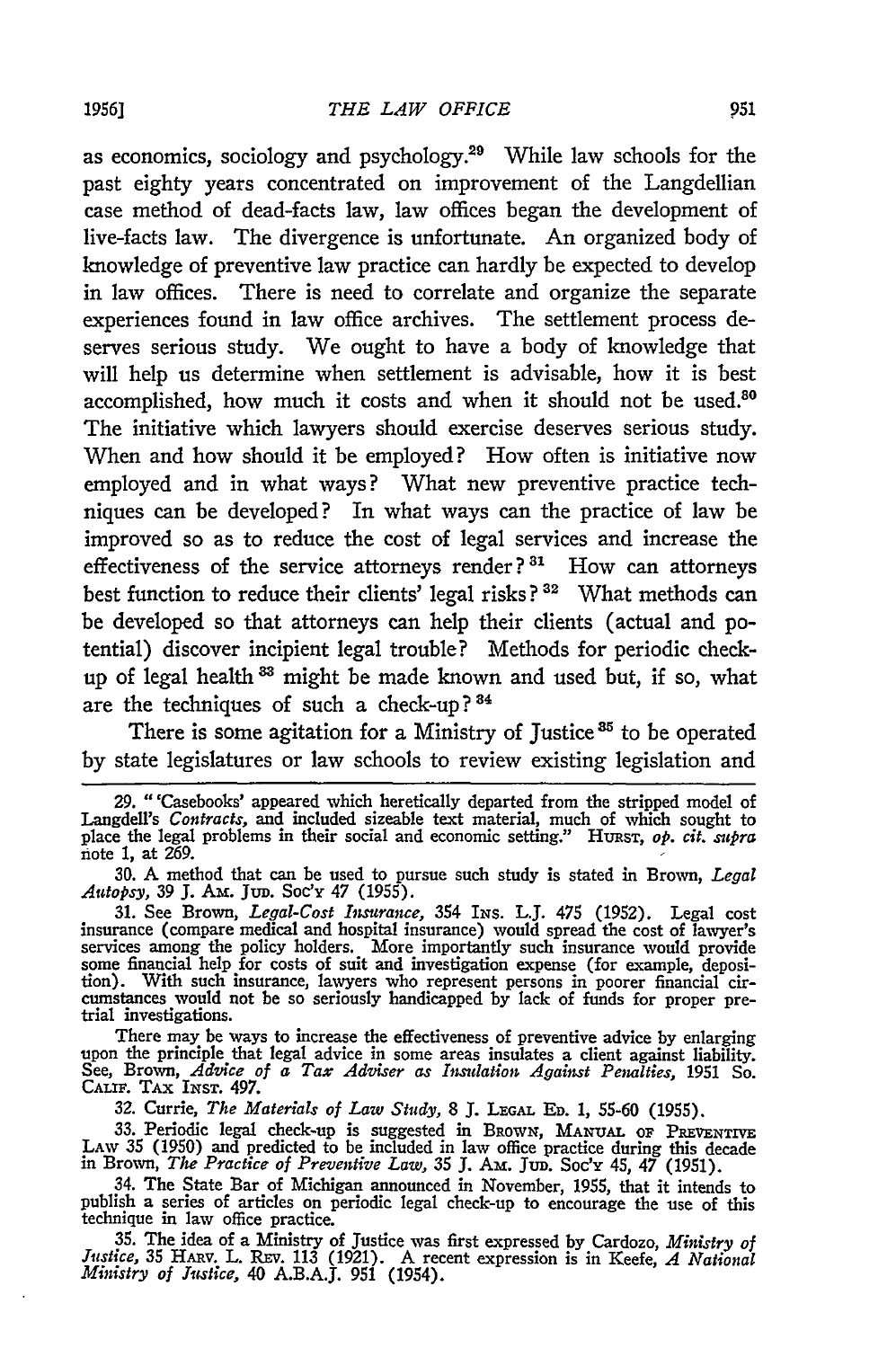promote improved and more just legislation. There ought also be agitation for a Ministry of Law Office Practice fostered **by** bar associations or law schools to promote greater efficiency in law offices, to avoid duplication of attorneys' efforts and to help us streamline our practice of preventive law.38

Certainly, if law schools had not started when they did and we were now to commence the development of law schools, the law office would be one of the starting points of research as, indeed, the law office was when Langdellianism commenced. What lawyers and actors-at-law do, or fail to do, as well as what courts do, or fail to do, can form the basis for education. Even a cold-facts law office is a laboratory where the past mistakes of others can be investigated to determine what should have been done to avoid the mistakes." **A** livefacts law office is clearly a workshop where techniques of prevention can be tried out and used. There is not available in social research that scientific kind of laboratory where controlled experiments can be conducted. But the law office is a place where legal life is lived, and it should be possible to correlate, to integrate, to organize and to study

**36.** Some modest suggestions along these lines are: reducing the paper work in law offices **by** further enactment of legislation so that customary provisions could be inserted in legal documents by incorporation by reference,  $e.g.,$  it is no longer necessary to spell out corporate powers in articles of incorporation for California corporations because the Corporations Code takes care of Perhaps some acceptable standardized forms of agreement can be "adopted" so that the more frequent use of ready-made, printed agreements can be encouraged for less complex transactions. In any event we ought to gather information as to the habits<br>among lawyers regarding their use of ready-made agreements or their preference to<br>tailor-make each contract. Is the desire to charge greate reluctance of some attorneys to use printed forms or is it the feeling that a client believes that he is not being given personal attention if a printer rather than a typist<br>puts the words on paper? Also, we should examine the extent to which lawyers'<br>gervices can be made less expensive by the use of speci performed for lawyers: for example, in qualifying a foreign corporation consider the cost of using an incorporation service (Prentice-Hall Corporation Service, Corpora- tion Trust Co., **U.S.** Corp. Co., et al.). What other new specialized services could be brought into being?

We can learn a great deal about how appellate judges decide cases, but we learn remarkably little about how other lawyers practice law. McCarry, LAW OFFICE MAR-<br>AGEMENT, first printed in 1926 and now in its third edition, is a reminder that where<br>an attorney learns something of value for the improveme Southern California School of Law. *The Practical Lawyer,* a publication sponsored **by** the American Law Institute, started in **1955,** is a splendid endeavor to draw atten-Figure 1.1 The effection of the lawyer at work. The emphasis which the Continuing<br>Education of the Bar program in California places on law office law as distinguished<br>from judge made law is in the same direction. See addre Association Annual Meeting, Philadelphia, August **1955.**

**37.** For a method designed to study law practice after "cold" facts are litigated, see Brown, *Legal Autopsy, 39* **3.** Am. Jun. **Soc'y** 47 **(1955).**